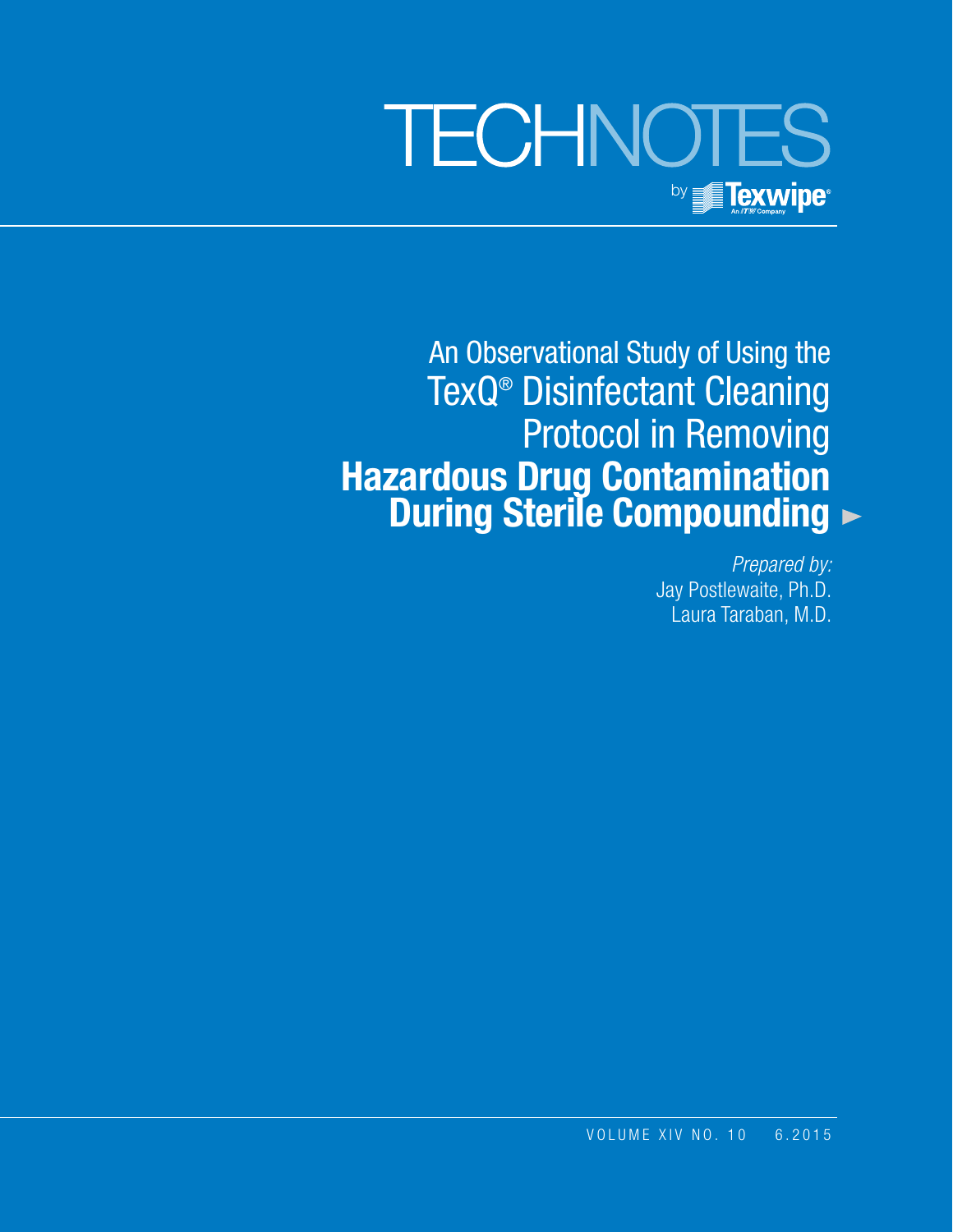An Observational Study of Using the TexQ® Disinfectant Cleaning Protocol in **Removing Hazardous Drug Contamination During Sterile Compounding**

## **Introduction**

The American Society of Health-System Pharmacists (ASHP), National Institute for Occupational Safety and Health (NIOSH), part of Centers for Disease Control and Prevention (CDC), Occupational Safety & Health Administration (OSHA), and The United States Pharmacopeial Convention (USP) have documented the health risks associated with handling hazardous drugs for workers associated with the healthcare industry, including compounding pharmacists, nurses and doctors, and others such as janitorial personnel, researchers, even shipping and receiving personnel. These health risks may range from a skin rash to reproductive issues (infertility, birth defects) and possible cancerous outcomes. Because of the severe impact to a wide range of personnel, the ASHP Guidelines, OSHA's Technical Manual, current USP chapter 797 prescribe safe handling practices for these drugs. USP has a pending chapter 800 titled, "Hazardous Drugs – Handling in Healthcare Settings," which will apply to healthcare workers, who receive, store, compound, dispense, administer, and dispose of hazardous drugs.

The sterile compounding of hazardous drugs is in a sense the intersection of chemical hygiene and contamination control – handle hazardous drugs safely using engineering controls and safe handling practices while maintaining a controlled environment to ensure continued product sterility. An effective process of hazardous drugs decontamination requires their effective and safe removal from fixed work and adjacent surfaces to a disposable place to protect personnel and the working environment. The uncontrolled contaminants are safely controlled and removed for disposal.

A compounding pharmacy inquired of Texwipe to assist with their chemo-drug removal cleaning protocol for the compounding hood. Their previous test results indicated a continued level of hazardous drug contamination remaining on work and environmental surfaces after using their cleaning protocol. The concentration of 5-fluorouracil (5-FU) left on the hood work surface after cleaning was in the range of 35.62 to 76.39 ng/ft². The ChemoGLO™ test kit was used for the determining the contamination level.

Texwipe provided a cleaning protocol which included TexQ®, a disinfectant and cleaner, and wipers pre-wetted with a 70% USP-grade isopropyl alcohol (IPA) solution, and instructions for proper wiping technique, and proposed to determine the protocol's effectiveness for decontaminating the same hood surface exposed to hazardous drugs.

# **Purpose**

The observational study includes the evaluation of the drug removal efficiency of Texwipe's cleaning protocol, i.e., how much of the hazardous drug is removed after all the cleaning steps outlined below are followed. This involves measuring the amount of 5-FU remaining on the surface after using the prescribed cleaning protocol.

## *Products used in the cleaning protocol*

• TexQ<sup>®</sup> disinfectant (TX650), gamma-irradiated, is a one-step cleaning and disinfecting agent for hard, non-porous surfaces such as glass, laminated surfaces, metals such as stainless steel, and plastics such as polycarbonate, polyvinylchloride, polypropylene, vinyl, and Plexiglas<sup>®</sup>. TexQ<sup>®</sup> cleans and disinfects in one step, removing soils and decontaminating the surface. The product is an EPA registered disinfectant and has kill claims for 61 germs (32 bacteria, 25 viruses and 4 fungi).

TexQ® is able to remove both inorganic-, such as metal ions, and organic-based surface contaminants. The product formulation ensures uniform wetting of the surface and penetration into surface imperfections which results in uniform cleaning and disinfection.

- SterileWipe™ HS II 12" x 12" dry wipers (TX3210), sterile, are cellulose/polyesterblend wipes which are cleanroom processed having high absorbency, excellent chemical compatibility with a variety of solutions, and relatively low levels of particles and extractables. These wipers are suitable for general cleaning and wiping in clean and controlled environments. SterileWipe™ HS II allows for a quick and efficient removal of liquid from the surface.
- Sterile 9" x 11" TechniSat<sup>®</sup> pre-wetted wipers (TX3214), sterile, cellulose/polyesterblend wipes which are cleanroom processed and pre-wetted with 70% USP-grade

h.

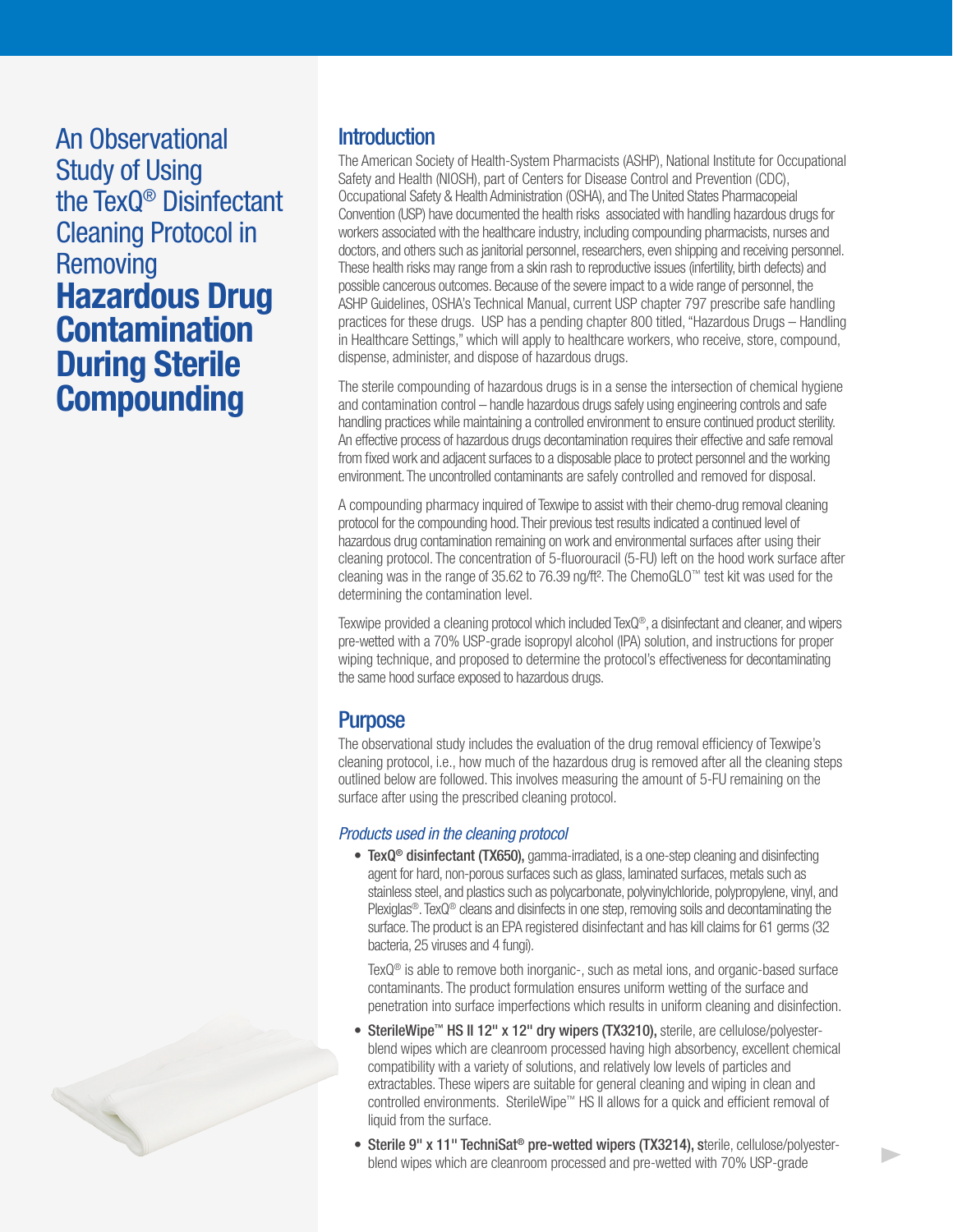isopropyl alcohol to provide a consistent, repeatable wetness level for optimized cleaning efficiency and a predictable VOC level. They are ideal for residue removal purposes.

• ChemoGLO™ (ChemoGLO™, LLC, North Carolina) is a kit used to evaluate the contamination level of the work environment after compounding of chemotherapy agents. Each kit allows testing of six surfaces for common chemotherapy active ingredients.

### *Experimental*

The study consisted of testing the hood compounding work area for the 5-FU contamination level after six compounding activities of 5-fluorouracil (total of six tests) in a laminar airflow stainless steel hood at a compounding pharmacy. Before compounding, the hood surfaces were cleaned and disinfected according to the facility's approved SOP cleaning protocol. The proposed cleaning protocol was performed after each compounding (with the initial drug quantities ranging from 4500 to 6000 mg, or  $3.33x10<sup>8</sup>$  to  $5.00x10<sup>8</sup>$  ng/ft<sup>2</sup>) using the products listed above.

The cleaning steps were the following:

- 1. A dry wipe (TX3210) was saturated with TexQ® solution (TX650) by spraying the wiper. (The surface should not be sprayed directly to prevent the possibility of spreading any contaminants.)
- 2. The surface was cleaned with the TexQ-saturated wipe using overlapping strokes. The wiping technique is described in Appendix 1.
- 3. This contaminated wiper was discarded in a manner consistent with the facility guidelines and local regulations.
- 4. The surface was cleaned with a sterile 70% IPA saturated wipe (TX3214) using the same wiping technique. This wipe was also discarded.
- 5. Steps 1-4 were repeated using the same wiping technique but at ninety degrees to the previous wiping direction. The repeat process helps ensure all surface areas are wiped to minimize the possibility of any contaminated areas being left behind.

After the cleaning procedure, the work surface was sampled using the ChemoGLO™ test kit instructions to determine the 5-FU level left on the surface. After that the surface was re-cleaned and disinfected using the facility's SOP protocol to maintain the current validation.

## **Results**

The previous 5-FU contamination level results after using the compounding pharmacy's current cleaning protocol ranged from 35.62 to 76.39 ng/ft².

The 5-FU contamination level results after Texwipe's cleaning protocol were less than 10 ng/ft<sup>2</sup>, which is below the Lower Limit of Quantitation (LLQ). The results that are lower than the LLQ are considered as Not Detectable.

## **Conclusion**

Texwipe performed an observational study under real working conditions of an active compounding pharmacy where the amount of 5-FU was followed through a decontamination process that encompasses chemical contamination control through the use of a sterile one-step cleaner/disinfectant, a residue remover and wipers. When finished, the surface was left 5-FU free.

The cleaning protocol, which consisted of using a TexQ solution, other Texwipe cleaning products and the proper wiping technique, was shown to be effective in cleaning and removing chemotherapy drugs from the tested surfaces. The quantity of hazardous drugs left on the surface was below the Lower Limit of Quantitation (LLQ) (less than 10 ng/ft²) which is considered Not Detectable.

#### The proper combination of products, cleaning technique and the protocol steps proposed by Texwipe are important to achieve effective results in a hazardous drug decontamination process.

**Note:** The rule of aseptic compounding is that cleaning (or decontamination) must be performed before disinfection. In this study, TexQ Disinfectant was used as a part of the cleaning protocol for chemo drugs removal purposes. TexQ Disinfectant may be also used for surface disinfection, after the chemo drug cleaning process/removal is completed. For the *best disinfection results*, the following Texwipe wipers may be used with TexQ Disinfectant: Sterile: TX3211, TX3220, TX3042, TX3049; Non-sterile: TX409.



#### **References**

- ASHP Guidelines for Handling Hazardous Drugs, Developed by the ASHP Council On Professional Affairs And Approved By The ASHP Board Of Directors On January 12, 2006, Am J Health-Syst Pharm. 2006; 63:1172-93. This document can be found at http://www.ashp.org/menu/PracticePolicy/ PolicyPositionsGuidelinesBestPractices/ BrowsebyDocumentType/GuidelinesMain.aspx, Handling Hazardous Drugs. May 4, 2015.
- OSHA Technical Manual (OTM) Table of contents, https://www.osha.gov/dts/osta/otm/otm\_toc.html, found on May 4, 2015; Section VI: Health-Care Facilities Chapter 2. Controlling Occupational Exposure to Hazardous Drugs, https://www.osha.gov/dts/osta/ otm/otm\_vi/otm\_vi\_2.html. May 4, 2015.
- Centers for Disease Control and Prevention, NIOSH (The National Institute for Occupational Safety and Health), Workplace Safety and Health Topics, Hazards and Exposures: Hazardous Drug Exposures in Health Care, http://www.cdc.gov/niosh/topics/hazdrug. May 4, 2015.